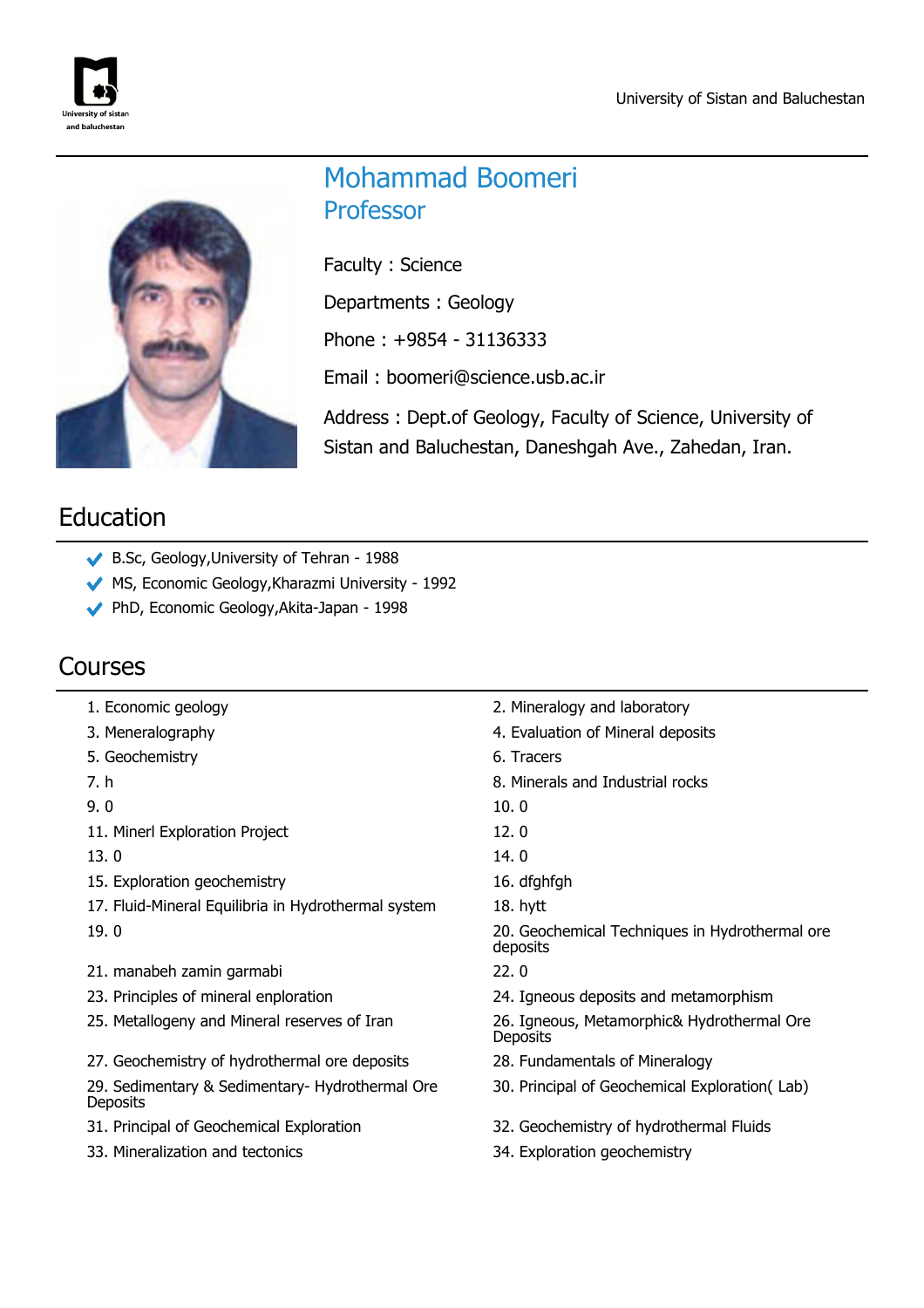

## Journals Papers

## 2021

1. Petrology, geochemistry and origion of Garagheh Granite, North west of Zahadan

, Habib Biabangard, Mohammad Boomeri

Volume: (29) 237 - 248

2. Petrography and geochemistry of igneous rocks and antimony mineralization in Lakhshak, northwest of Zahedan, southeastern Iran

, Mohammad Boomeri, Habib Biabangard

Volume: (15) 87 - 106

## 2020

3. Diagenesis and early mineralogy of Upper Jurassic limestone in Tabas Block

NARGES EDALATIMANESH, Sasan Bagheri, Mohammad-Hosein Adabi, Mostafa Ghomashi, Mohammad Boomeri Volume: (11) 47 - 71

4. Petrology and origin of the Lar igneous complex of the Sistan suture zone, Iran

Mohammad Boomeri, Rahele Moradi, Sasan Bagheri

GEOLOGOS Volume: (26) 51 - 64

#### 5. Ground Fracturing Related to 7.8Mw Saravan Earthquake, Sistan and Baluchistan, Iran - Evidence for Brittle Deformation

Mohammad Noor Sepahi, Babaji Maskare, Mohammad Boomeri, Purva Gadpallu, Raymond A. Duraiswami

JOURNAL OF THE GEOLOGICAL SOCIETY OF INDIA Volume: (95) 343 - 349

6. Petrography and geochemistry of igneous rocks and Pb mineralization in Chah Sorbi area , south of Zahedan, southeastern Iran

Mohammad Boomeri, Somayeh Naroeei, Mohammadreza Ghodsi

Volume: (29) 3 - 14

7. Study of Baghalbid iron mineralization using geological, mineralogical and geochemical evidences, Sangan-e-Khaf area, north-eastern Iran

, Mohammad Boomeri, Abas Golmohammadi

Volume: (14) 37 - 54

8. Petrology and Geochemistry of Tahlab Ophiolite, Northeastern Taftan Volcano

Habib Biabangard, Mohammad Boomeri, Paridokht Rigi

Volume: (14) 70 - 83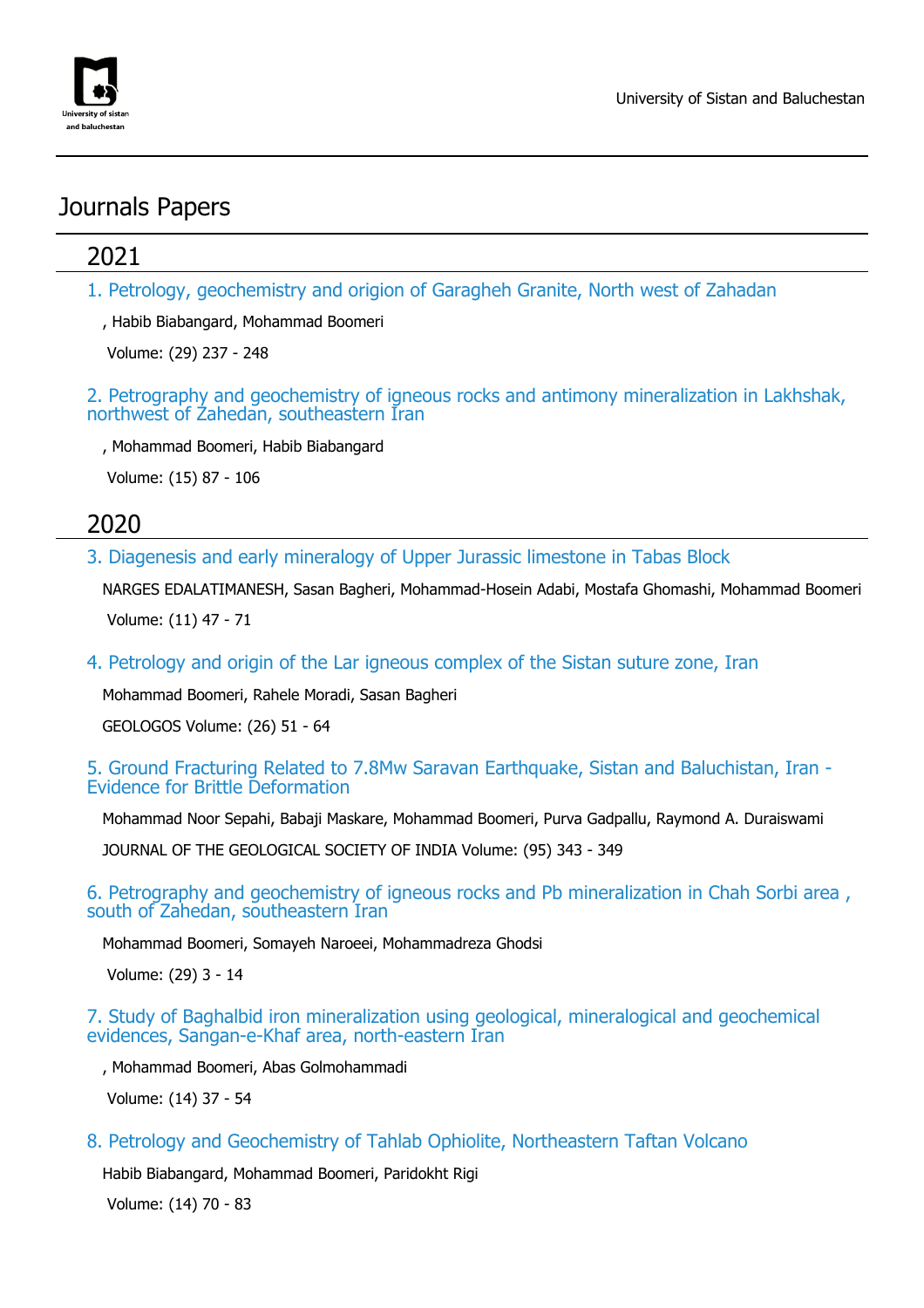

## 2019

9. Geology, Re-Os age, S and O isotopic composition of the Lar porphyry Cu-Mo deposit, southeast Iran

Mohammad Boomeri, Rahele Moradi, Holly Stein, Sasan Bagheri

ORE GEOLOGY REVIEWS Volume: (104) 477 - 494

#### 10. Mineralogy and geothermo-barometry of metapelitic schists, amphibolites and garnet amphibolites from Gol-Gohar metamorphic complex, SW Sirjan, Central Iran

, Ali Ahmadi, Hassan Mirnejad, Mohammad Boomeri, Kazo Nakashima

Volume: (27) 437 - 448

11. Investigation of apatite chemistry in Lar igneous complex, North of Zahedan

Rahele Moradi, Mohammad Boomeri, Sasan Bagheri

Volume: (27) 281 - 294

12. Mineral chemistry of the Mahirud Tonalitic Stock in the Sistan suture zone, East Iran

Shahriar Keshtgar, Mohammad Boomeri, Sasan Bagheri

Volume: (10) 94 - 107

13. Investigation of petrography, mineralogy and alteration of northern part of the Chahfiruzeh porphyry copper deposit, northwest of Shar-e-Babak, Kerman

Mohammad Boomeri, Habib Biabangard,

Volume: (11) 57 - 80

14. Tectonic setting of Mahirud Volcano-plutonic Complex Different insight into the geodynamic history of East Iran

Shahriyar Keshtgar, Sasan Bagheri, Mohammad Boomeri

Volume: (29) 131 - 144

### 2018

15. Study of geochemical characteristics of metapelites in the Gole-Gohar area within the Gole-Gohar Iron deposit, SW Sirjan

, Ali Ahmadi, Mohammad Boomeri

Volume: (26) 555 - 566

16. Two-tiered magmatic-hydrothermal and skarn origin of magnetite from Gol-Gohar iron ore deposit of SE Iran: In-situ LA-ICP-MS analyses

, Ali Ahmadi, Hassan Mirnejad, Jian-Feng Gao, Kazuo Nakashima, Mohammad Boomeri

ORE GEOLOGY REVIEWS Volume: (102) 639 - 653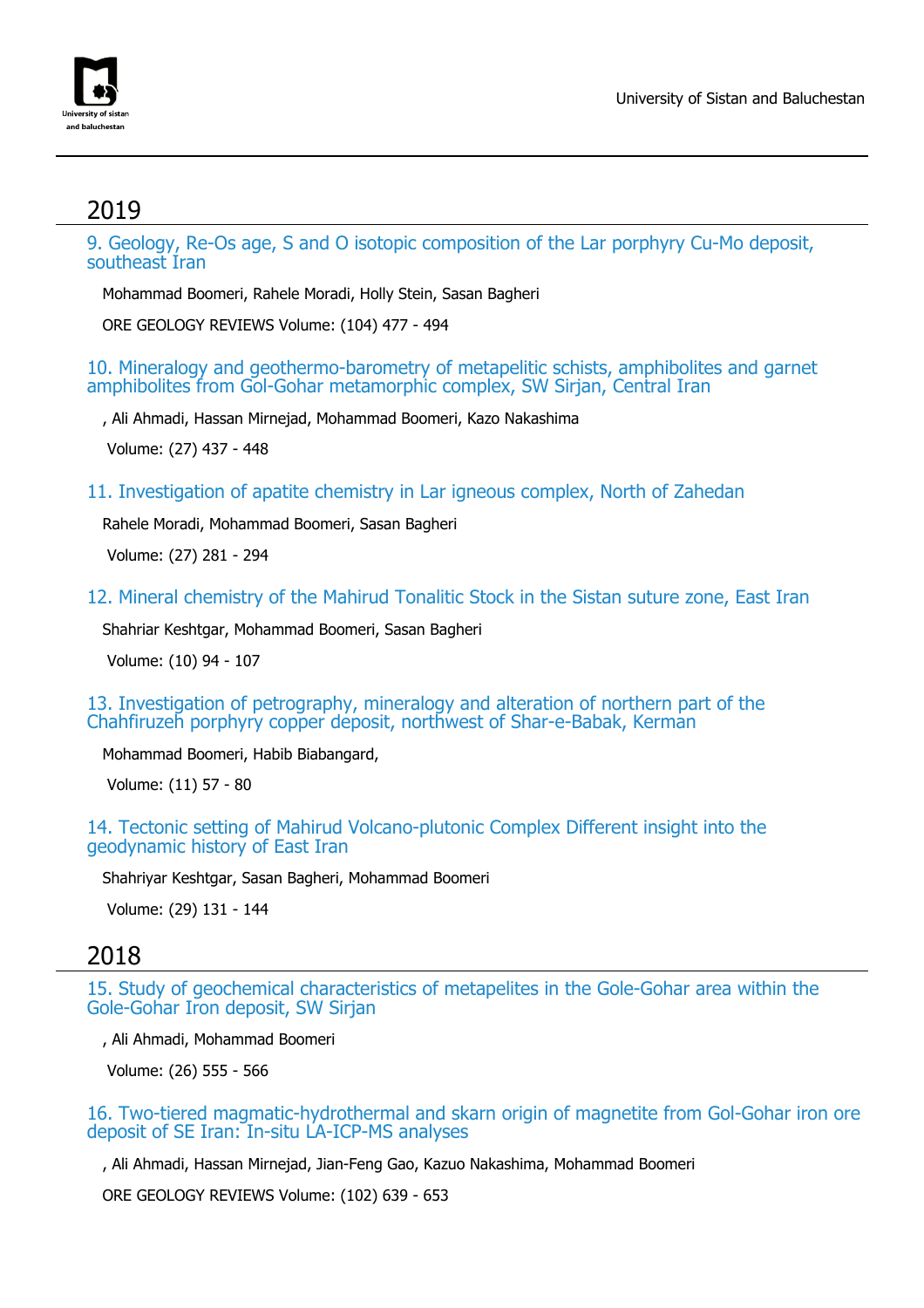

#### 17. Study of the geochemical characteristics of metapelites in the Gol-Gohar area within the Gol-Gohar iron deposit district, SW Sirjan

, Ali Ahmadi, Hassan Mirnejad, Mohammad Boomeri

Volume: (26) 555 - 566

18. Petrography and geochemistry of igneous rocks and Sb and Au mineralization in Sefidsang and Dargiaban areas (southeastern Iran)

Mohammad Boomeri, , Habib Biabangard

Volume: (9) 195 - 218

## 2017

19. Investigation of skarn formation using petrographic mineral chemistry and fluid inclusion data south west of Khaf(southeast of Razavi Khorasan Province)

, Mohammad Boomeri, Habib Biabangard

Volume: (25) 35 - 48

20. Petrography, mineralogy and mineral chemistry of Bzman intrusives rocks, southeast of Iran

Mohammadreza Ghodsi, Mohammad Boomeri

Volume: (25) 393 - 410

21. Petrography, alteration and genesis of iron mineralization in Roshtkhar

Habib Biabangard, Mohammad Boomeri, Khosro Teymouri,

Volume: (9) 93 - 115

#### 22. Petrology and Geochemistry of Shakh Sefid Granitoid and related skarn in the North of Rayen (southeastern of Kerman)

Habib Biabangard, , Mohammad Boomeri

Volume: (8) 127 - 146

23. Identification of geochemical anomalies by the use of concentration-area (C-A) fractal model in Nakhilab region, SE Iran

Ali Akbar Daya, Mohammad Boomeri,

International Journal of Mining and Mineral Engineering Volume: (8) 70 - 81

### 24. Geochemistry Of Salafchegan quartz dioritic pluton

Mahbubeh Nazari, shahriar keshtegar, , Mohammad Boomeri

Volume: (10) 107 - 120

25. Chemical composition of biotite from the Lar Cu-Mo prospect igneous rocks, Southeastern part of Iran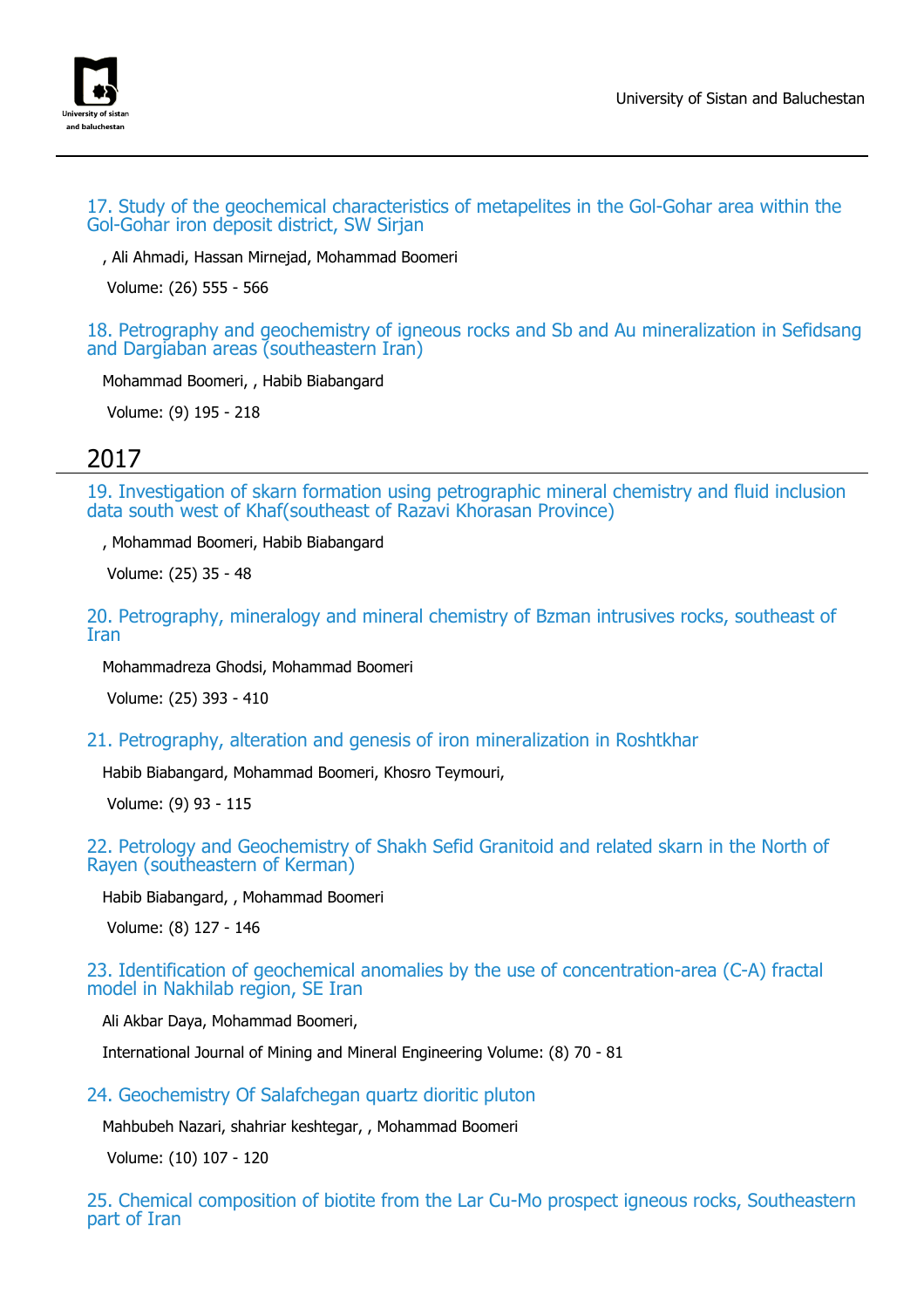

Rahele Moradi, Mohammad Boomeri, Kazuo Nakashima

International Journal of Green Pharmacy Volume: (11) S549 - S560

26. Remote sensing detection of altered zones associated with Cu-Mo mineralization in North of Zahedan, SE Iran using Landsat-8 data

Rahele Moradi, Mohammad Boomeri

YERBILIMLERI Volume: (38) 275 - 294

## 2016

27. Petrography and geochemical characteristics of Nakhilab igneous complex, northwest of Zahedan

, Mohammad Boomeri, Habib Biabangard

Volume: (7) 23 - 44

28. Geochemistry, zircon U-Pb age, and tectonic constraints on the Bazman granitoid complex, southeast Iran

, Mohammad Boomeri, Sasan Bagheri, ,

TURKISH JOURNAL OF EARTH SCIENCES Volume: (4) 311 - 340

29. Mineral chemistry of igneous rocks in the Lar Cu-Mo prospect, southeastern part of Iran: implications for P, T, and fO2

Rahele Moradi, Mohammad Boomeri, Sasan Bagheri, k n

TURKISH JOURNAL OF EARTH SCIENCES Volume: (25) 418 - 433

30. Investegation of quartz textures at Sarcheshmeh copper ore deposit using scaning elctromicroscop-chathodoluminescence

samaneh nasiri, Mohammad Boomeri, Habib Biabangard, mahdi abdolahi

Volume: (25) 37 - 42

#### 31. Mineralization and Alteration Roshtkhar Iron Deposit and Related Host Rocks

Habib Biabangard, Mohammad Boomeri, , Fateme Mohammadpour

Volume: (24) 119 - 132

32. Metallogeny and Mineralization Potential of the Bazman Granitoids, SE Iran

Mohammadreza Ghodsi, Mohammad Boomeri, Sasan Bagheri, David Lentz, Daizo Ishiyama RESOURCE GEOLOGY Volume: (66) 286 - 302

33. Tectonic historical Maherod Complex (Chashma Ostad) based on structural data , East Iran

Shahriyar Keshtgar, Sasan Bagheri, Mohammad Boomeri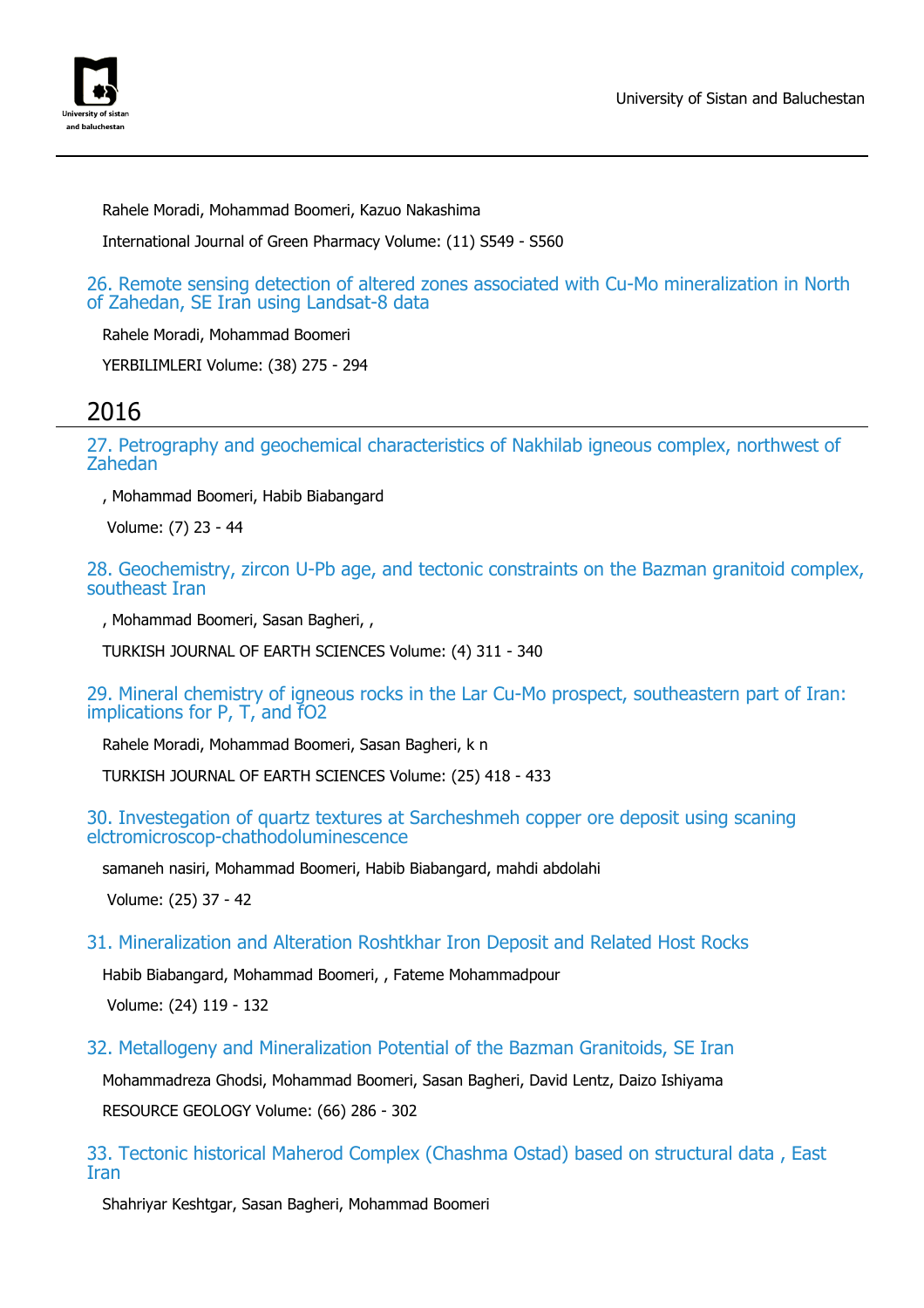

Tectonics Volume: (1) 63 - 75

### 2015

34. Petrology and Geochemistry of Bubak and Sikh- kuh Plio - Quaternary volcanic cones, West of Nehbandan, East of Lut block

Habib Biabangard, , Mohammad Boomeri

Volume: (1) 213 - 224

35. Sedimentology and geochemistry of siliciclastic sediments(Tertiary-Quaternary) esatern coast of Chabahar,,Southeastern of Sistan and Baluchestan

, Mohammad Boomeri, , Mohammad Nabi Gorgij,

Volume: (24) 85 - 96

36. Application of multifractal modeling technique in systematic lithogeochemical survey to identify Au–Cu anomalies in the Siah-Jangal area, Southeastern of Iran

, Mohammad Boomeri, Sasan Bagheri

Arabian Journal of Geosciences Volume: (8) 9517 - 9530

37. Digital Image Processing and Analysis Techniques for Detection of Hydrothermal Alteration Zones: A Cas e Study in Siah -Jangal Area, North of Taftan Volcano, Southeastern Iran

, Mohammad Boomeri, Sasan Bagheri

Journal of the Indian Society of Remote Sensing Volume: (43) 363 - 377

## 2014

38. petrography and geochemistry of intrusive rocks in Shurchah antimony-bearing area southeast of Zahedan

Mohammad Boomeri, Sasan Bagheri

Volume: () 15 - 32

39. Geochemical Characteristics Origin and Evolution of Ore-Forming Fluids from the Khut Copper Skarn Deposit (West of Yazd Central Iran)

, Mohammad Boomeri, Kazuo Nakashima, Masao Ban, David Richard Lentz

RESOURCE GEOLOGY Volume: (64) 209 - 232

## 2011

40. Investigation of physicochemistry environment of Sungun porphyry Cu deposit using chemical characteristic of minerals (northeast of Tabriz)

, Mohammad Boomeri, Ali Ahmadi, Aliasghar Moridi, hall daglass, mehdi jamali

Volume: (20) 47 - 54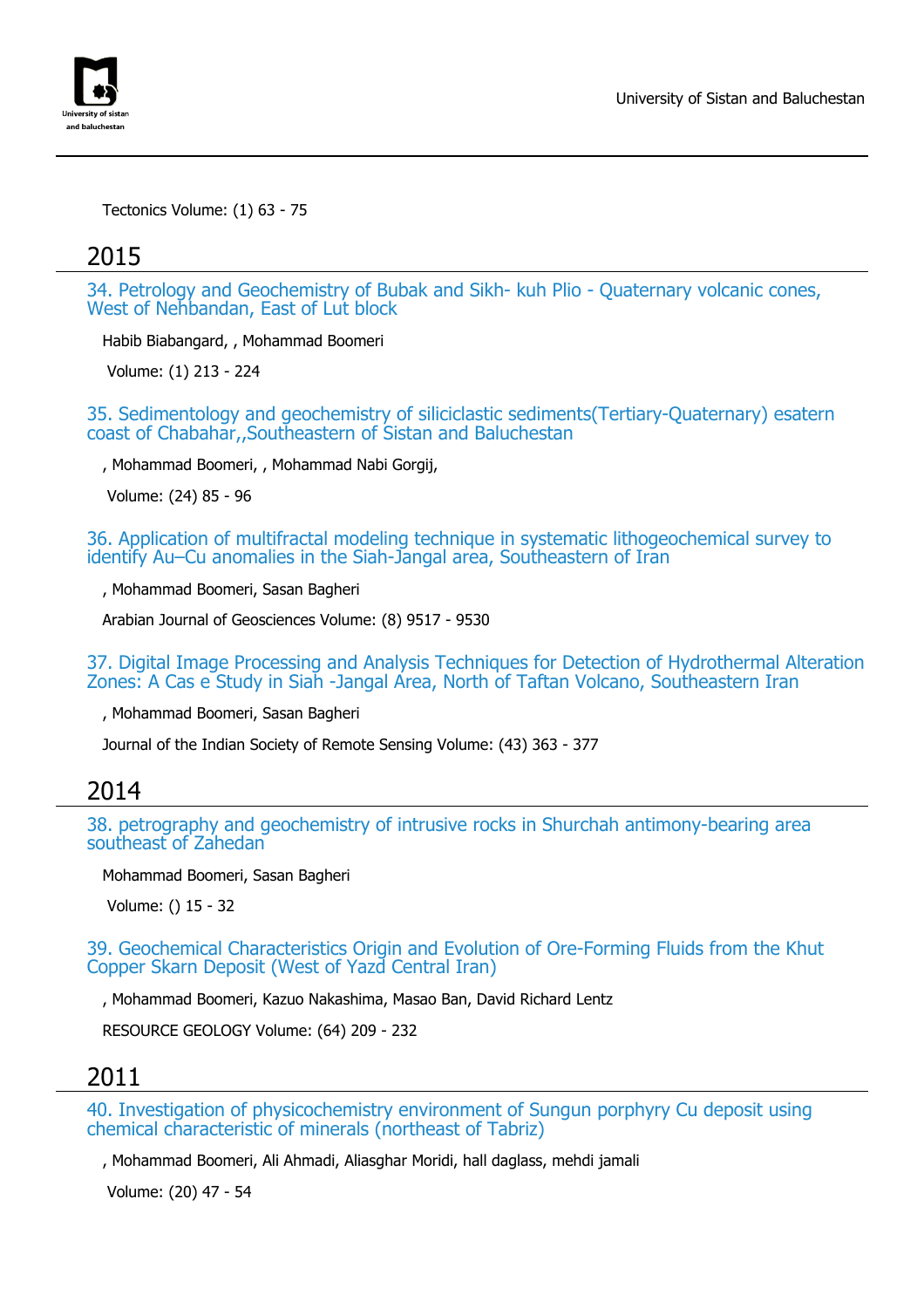

# 2010

41. Carbom and Oxygen Isotopic Systematics in Calcite and Dolomite from the Sangan Iron Skarn Deposit Northeastern Iran

Mohammad Boomeri, D Ishiyama, T Mizuta, O Matsubaya, D.R Lentz

Journal of Sciences Islamic Republic of Iran Volume: (21) 213 - 224

42. The Sarcheshmeh porphyry copper deposit, Kerman, Iran: A mineralogical analysis of the igneous rocks and alteration zones including halogen element systematics related to Cu mineralization processes

Mohammad Boomeri, Kazuo Nakashima, David Richard Lentz

ORE GEOLOGY REVIEWS Volume: (38) 367 - 381

### 2009

43. The Miduk porphyry Cu deposit Kerman Iran A geochemical analysis of the potassic zone including halogen element systematics related to Cu mineralization processes

Mohammad Boomeri, Kazuo Nakashima, David Richard Lentz

JOURNAL OF GEOCHEMICAL EXPLORATION Volume: (103) 17 - 29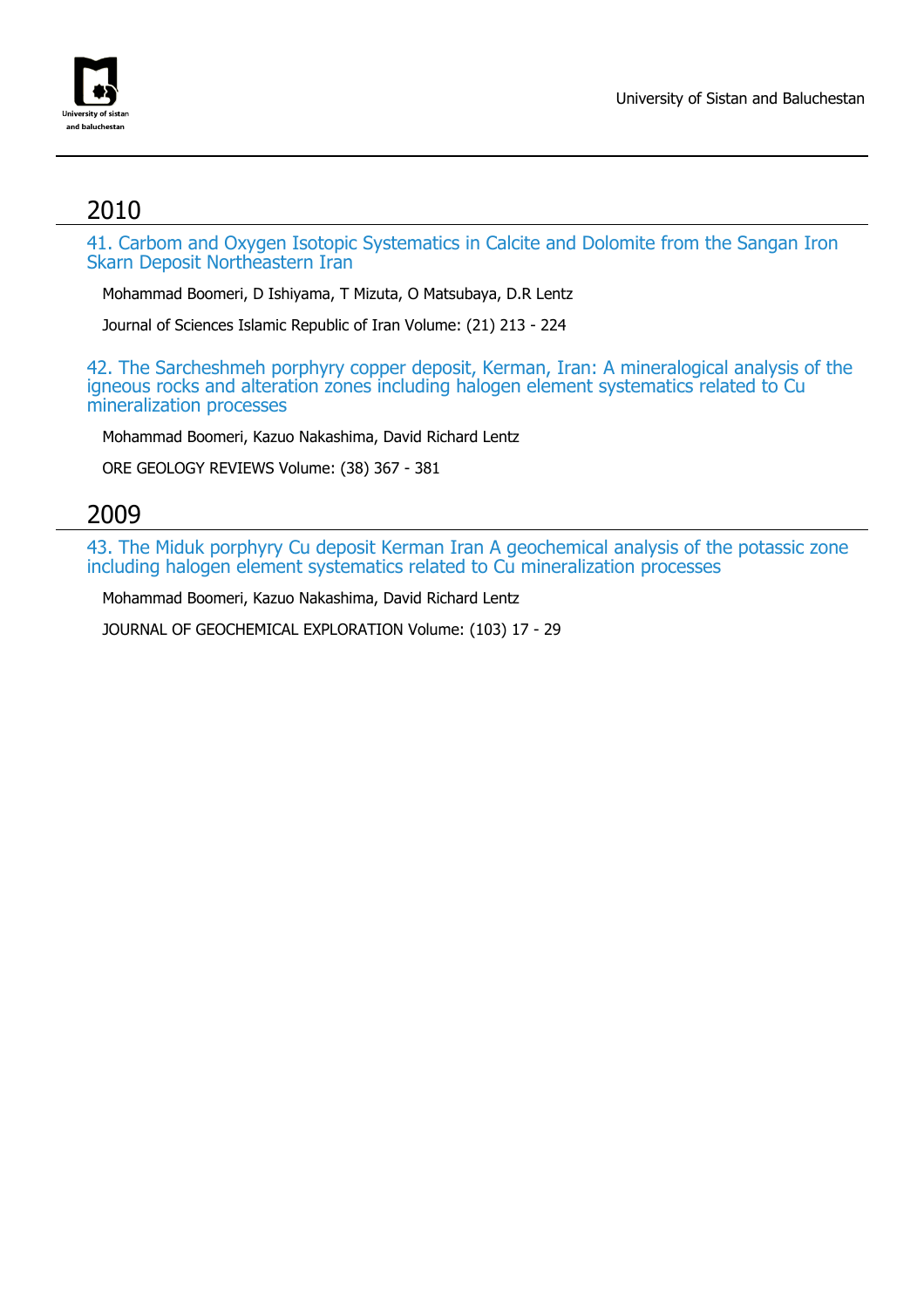

## Conferences Papers

## 2021

1. Porphyry Cu mineralization in Janja, Sistan Suture Zone

Mohammad Boomeri, Mohammadreza Ghodsi, Amin Salary khah, Mohammad Reza Damardeh

## 2020

2. Investigation of Cu-Mo mineralization using geomagnetic data in south of Zahedan, south east of Iran

8th Iranian mining engineering conference

, Mohammad Boomeri, Hamid Reza Soloki, fereshteh khammar

3. Petrology and Geochemistry of Tahlab Ophiolite, Northeastern Taftan Volcano

27 th symposum of Mineralogy and crystallography of Iran

Habib Biabangard, Mohammad Boomeri, Paridokht Rigi

4. Petrology and Geochemistry of Kuhe-Graghaeh granitoid, NE-Zahedan

27th sympsum of Mineraloy and crystalloghraphy of Iran

Habib Biabangard, Mohammad Boomeri,

5. Petrology and Geochemistry of Syahjakik dykes, Southeast of Iran

27th symposum mineralogy and crystallography of Iran

, Mohammad Boomeri, Habib Biabangard

## 2018

6. Geology and Petrography of Rigkuhak Ophiolite Melange, Southeast of Taftan Volcano 25th symposuiom of crystallograghy and mineralogy of Iran Paridokht Rigi, Habib Biabangard, Mohammad Boomeri

- 7. Using ISOCON method in the study of the Lar Cu-Mo deposit alterations, North of Zahedan Rahele Moradi, Mohammad Boomeri, Sasan Bagheri
- 8. Geochemical exploration of stream sediments in Lulukdan area, southeast of Zahedan , Mohammad Boomeri,
- 9. Sb-mineralization in Sistan suture zone Mohammad Boomeri,

2017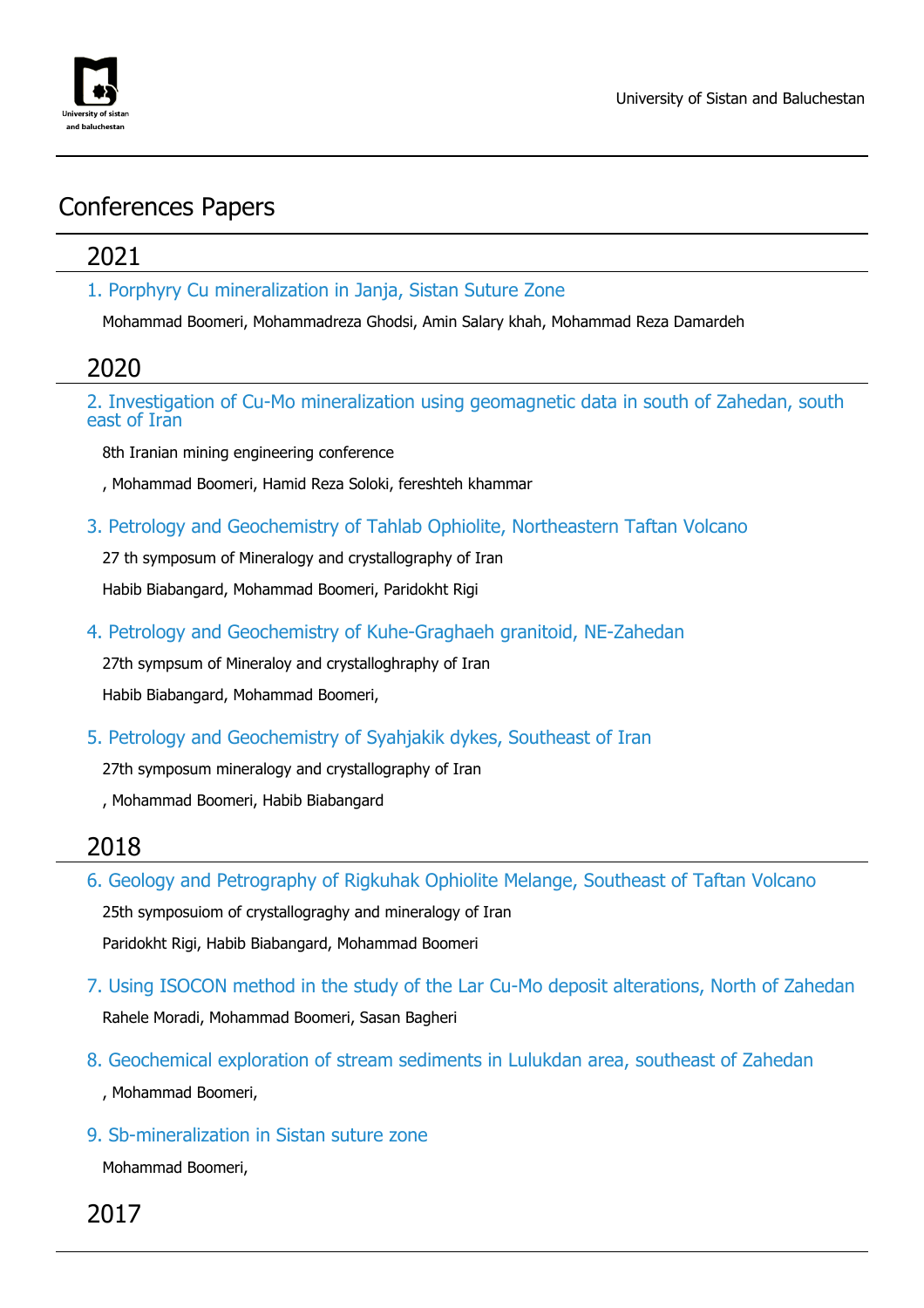

### 10. Geological and petrographical investigation of the Chah Sorbi exploration area, south of Zahedan

9th symposium of iranian Society of Economic Geology

Somayeh Naroeei, Mohammad Boomeri, Mohammadreza Ghodsi

### 11. Cu mineralization in Ghale Souli exploration area, northwest of Taftan, southeast of Iran

9th Symposium of Iranian Society of Economic Geology

, Mohammad Boomeri, Mohammadreza Ghodsi

12. Geochemical exploration of Cu, Au and related metals in Taktelar, northwest of Zahedan

9th Symposium of Iranian Society of Economic Geology

, Mohammad Boomeri, mohammad reza kahrazehi,

### 2016

13. Identify areas of Alteration using remote sensing and field studies,northwest of Hasanabade- Kurin

, Mohammad Boomeri

14. Iron oxides and alteration mapping using remote sensing and field studies in Baghalbid iron anomaly, east of Sangan

, Mohammad Boomeri, Abbas Golmohammadi, Mohsen Zanganehghasmabadi

### 2015

15. Geochemical Anomaly Separation by Number-Size (N-S) Fractal Model in Nakhilab Region SE Iran

24th International Mining Congress and Exhibition of Turkey

, Ali Akbar Daya, Mohammad Boomeri

16. Identification of Geochemical Anomalies by Using of Concentration-Area (C-A) Fractal Model in Nakhilab Region SE Iran

24th International Mining Congress and Exhibition of Turkey

, Ali Akbar Daya, Mohammad Boomeri

#### 17. Separation of Anomaly from Background Using Concentration- Perimeter (C-P) Method in Nakhilab Region Northwestern Of Zahedan

24th International Mining Congress and Exhibition of Turkey

, Ali Akbar Daya, Mohammad Boomeri

18. Identification of Alteration zones in Lunka district using remote sensing

6th economic geology of Iran conferance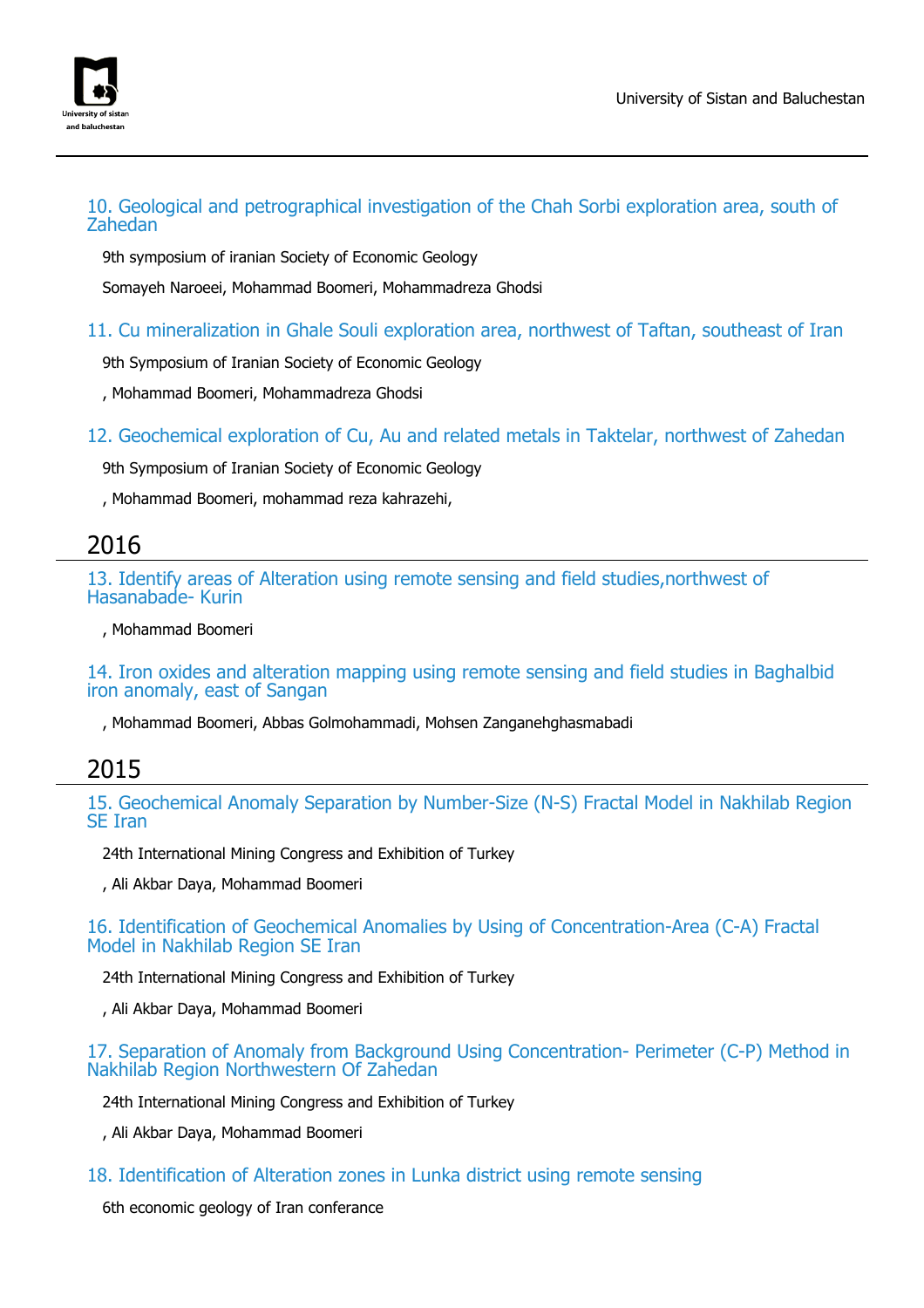

, Mohammad Boomeri, Habib Biabangard,

### 19. Cu and Pb mineralization study in Lunka by lithogeochemical methods, northwest of Zahedan

6th economic geology conferance

, Mohammad Boomeri, Habib Biabangard,

### 20. Using RS and DEM data for detection and

7th Symposium of Economic Geology

Mohammad Enghiadi, Mohammad Boomeri, Sasan Bagheri

### 2007

21. Mineral Chemistry Contribution of Plutonic Rocks to the Porphyry Cumineralization Sarcheshmeh Iran

Society of Resource Geology Abstracts With Program

Mohammad Boomeri

22. Chemical Composition of Biotite From the Miduk Porphyry CuDeposit

Society of Resource Geology Abstracts With Program

Mohammad Boomeri

23. Geology and Mineralogy of the Kushk Zn-Pb Massive Sulfidedeposit

Society of Resource Geology Abstracts With Program

Mohammad Boomeri

#### 24. Chemical Cpmposition of Biotite in Cu-related Intrusions and Alternation Zones of Sarcheshmeh Porphyry Cu-Mo Deposit

Japan Geoscience Union Meetin Abstracts on Cd

Mohammad Boomeri

### 25. Geology and Mineralogy of Sphordi Phosphate Deposit

Japan Geoscience Union Meetin Abstracts on Cd Mohammad Boomeri

### 2005

#### 26. Mount Taftan Southeastern Iran

EGU 2005

Mohammad Boomeri

27. Assessment of Ground Water Vulnerability to Pollution From Industrial